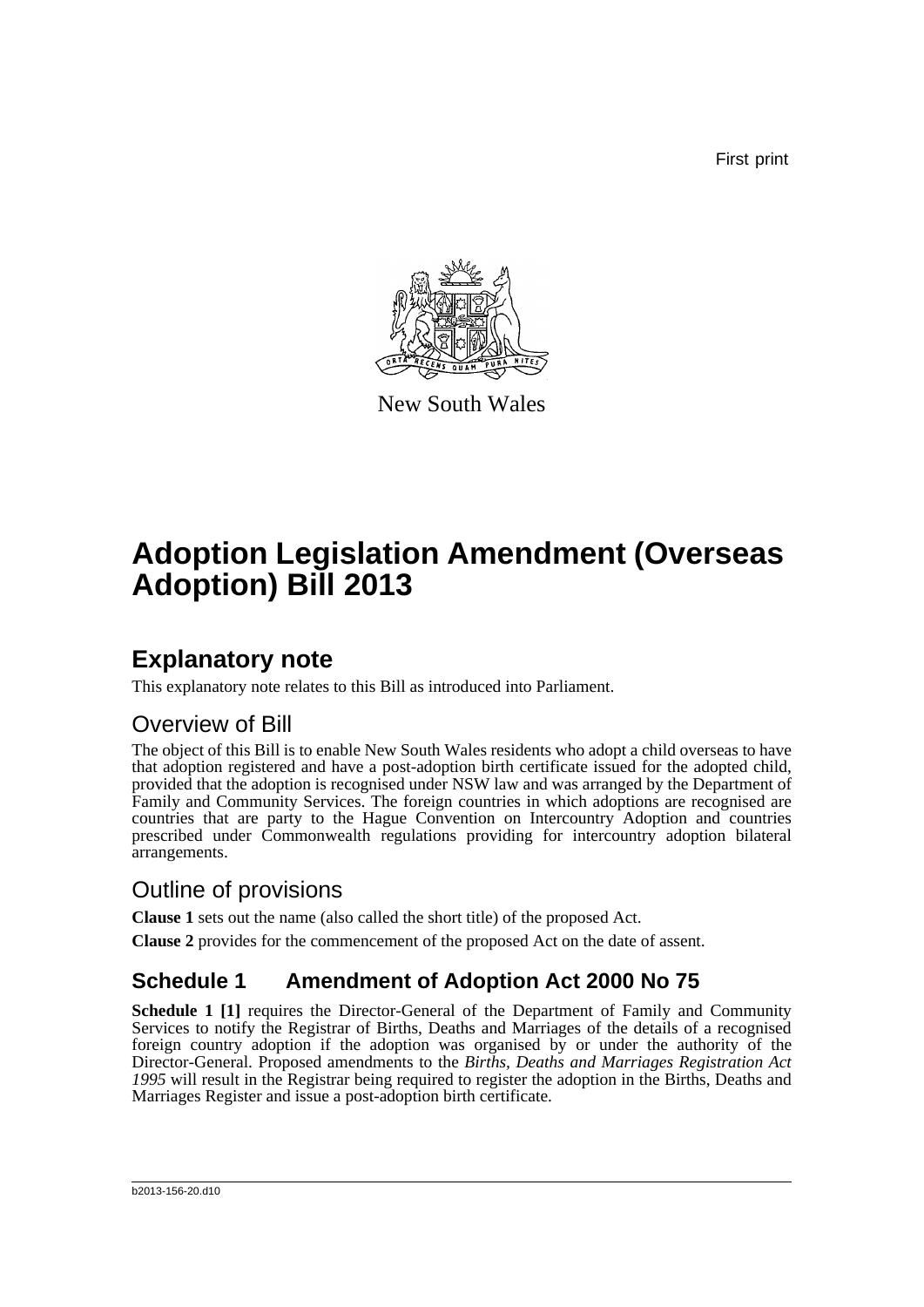**Schedule 1 [2]** provides for the making of savings and transitional regulations consequent on the enactment of any Act that amends the *Adoption Act 2000*.

**Schedule 1 [3]** extends the new requirement for the notification of a recognised foreign country adoption to adoptions completed before the commencement of the proposed Act, but only if a written request is made by the adoptive parents or the adopted child (if over 18). Notification will be automatic for recognised foreign country adoptions finalised after the commencement of the amendments.

#### **Schedule 2 Amendment of Births, Deaths and Marriages Registration Act 1995 No 62**

**Schedule 2 [1] and [2]** extend the current duty to register adoptions to include recognised foreign country adoptions organised by or under the authority of the Director-General of the Department of Family and Community Services.

**Schedule 2 [3]** corrects a cross-reference.

**Schedule 2 [4]** makes a consequential amendment.

**Schedule 2 [5]** requires the Registrar of Births, Deaths and Marriages to issue a single certificate (an adopted person's birth record) certifying particulars contained in an entry relating to the birth of a person and particulars relating to an adoption notified under the proposed amendments to the *Adoption Act 2000*.

### **Schedule 3 Amendment of Adoption Regulation 2003**

**Schedule 3 [1] and [2]** make consequential amendments to the *Adoption Regulation 2003*.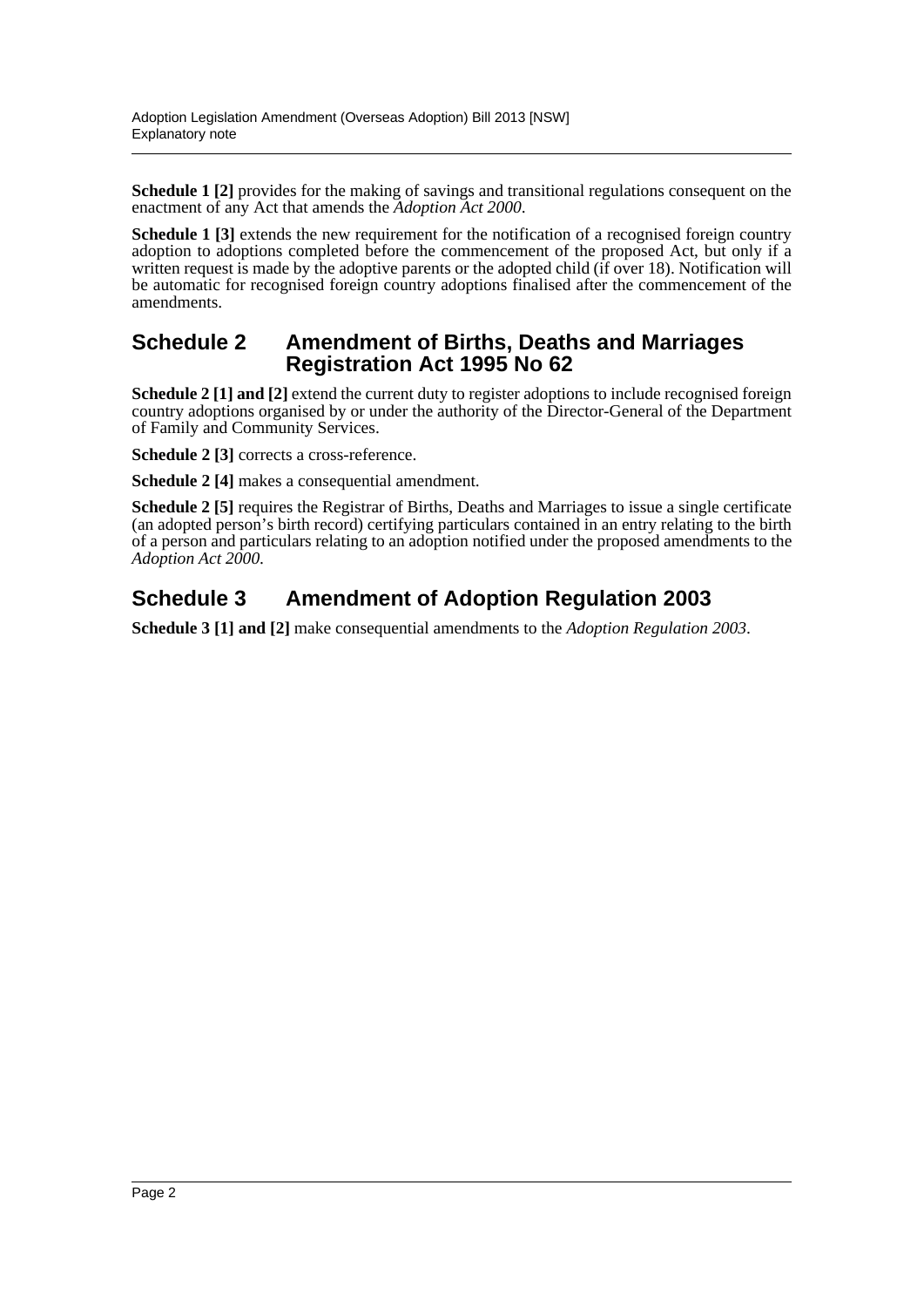First print



New South Wales

# **Adoption Legislation Amendment (Overseas Adoption) Bill 2013**

## **Contents**

|            |                                                            | Page |
|------------|------------------------------------------------------------|------|
|            |                                                            |      |
|            | Name of Act                                                | 2    |
| 2          | Commencement                                               | 2    |
| Schedule 1 | Amendment of Adoption Act 2000 No 75                       | 3    |
| Schedule 2 | Amendment of Births, Deaths and Marriages Registration Act |      |
|            | 1995 No 62                                                 | 4    |
| Schedule 3 | Amendment of Adoption Regulation 2003                      | 5    |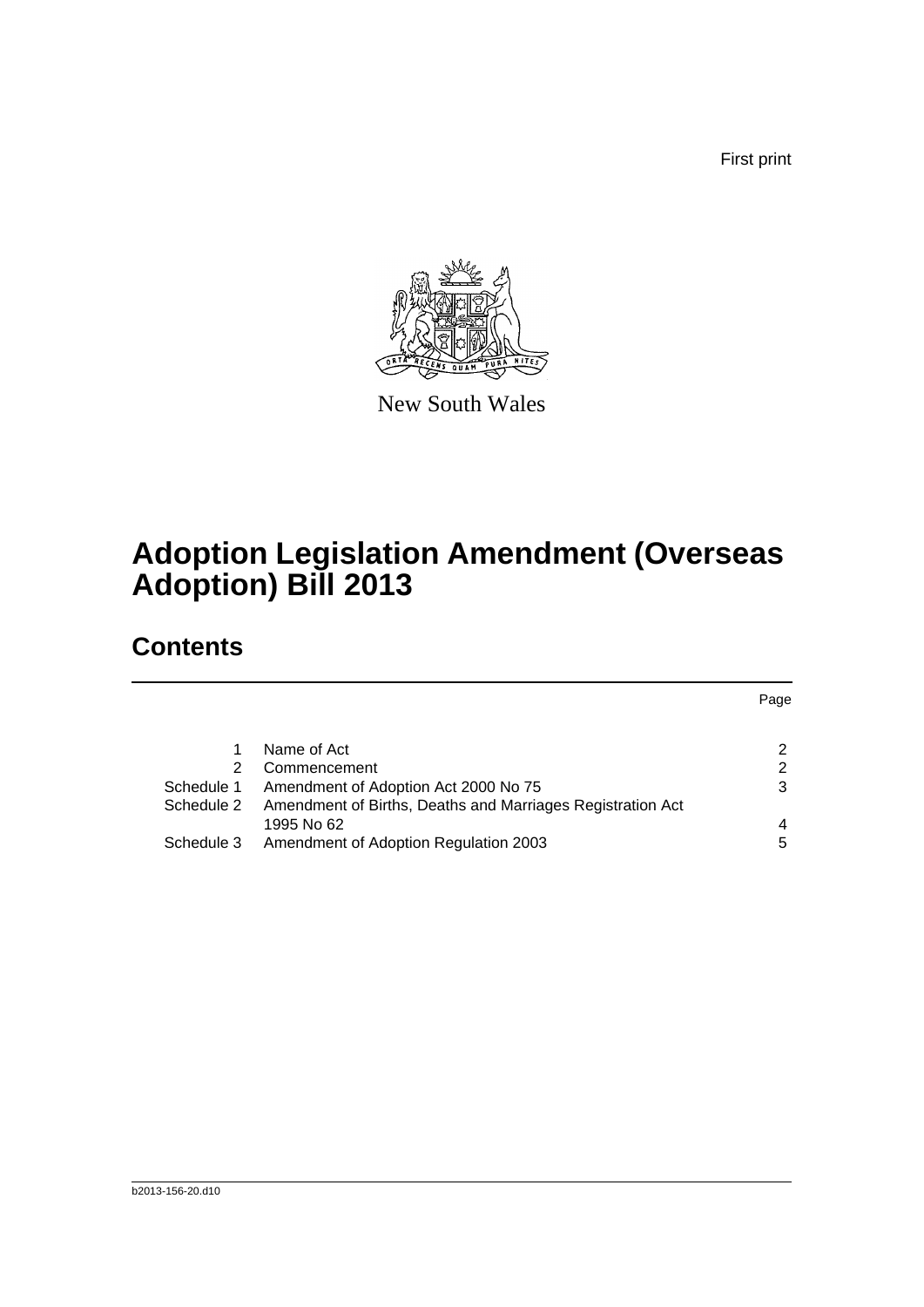

New South Wales

# **Adoption Legislation Amendment (Overseas Adoption) Bill 2013**

No , 2013

#### **A Bill for**

An Act to amend the *Adoption Act 2000*, the regulations under that Act and the *Births, Deaths and Marriages Registration Act 1995* in relation to the registration of adoptions granted in foreign countries.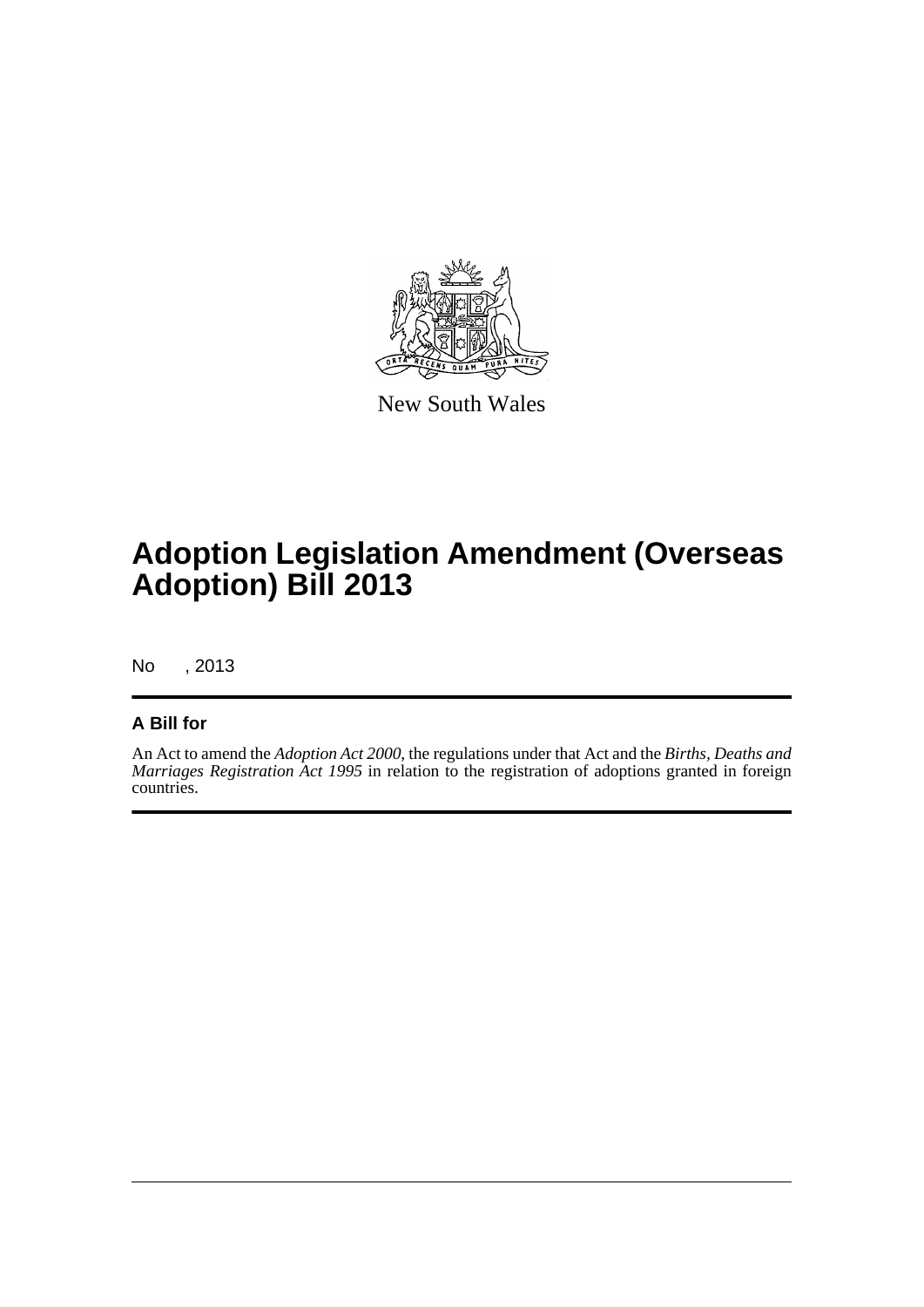<span id="page-4-1"></span><span id="page-4-0"></span>

| The Legislature of New South Wales enacts:                                   |   |
|------------------------------------------------------------------------------|---|
| Name of Act                                                                  | 2 |
| This Act is the Adoption Legislation Amendment (Overseas Adoption) Act 2013. | 3 |
| <b>Commencement</b>                                                          | 4 |
| This Act commences on the date of assent to this Act.                        | 5 |
|                                                                              |   |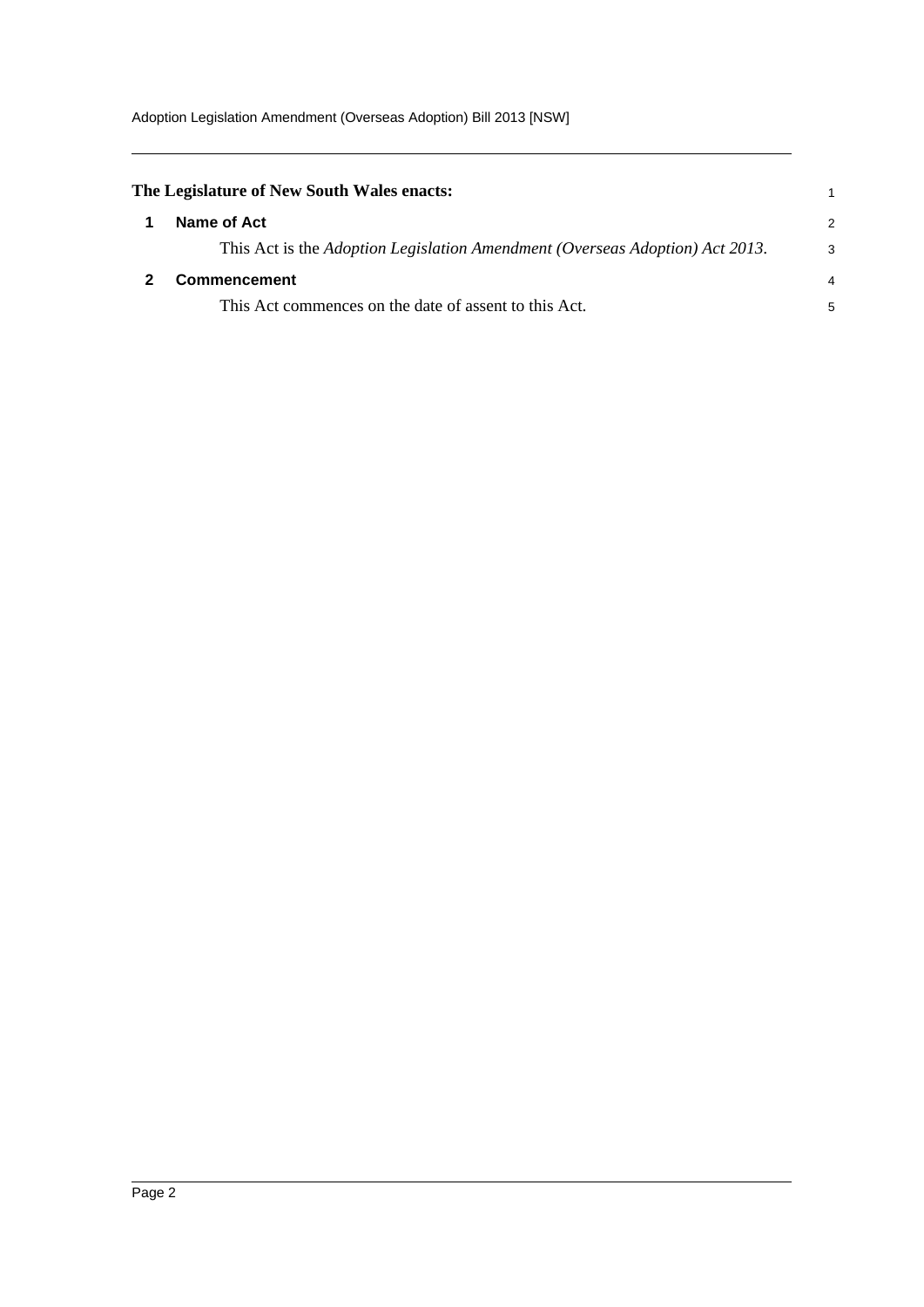<span id="page-5-0"></span>

|                                                                                | <b>Schedule 1</b> |                     | <b>Amendment of Adoption Act 2000 No 75</b>                                                                                                                                                                                                                                                                                                                             | 1                          |
|--------------------------------------------------------------------------------|-------------------|---------------------|-------------------------------------------------------------------------------------------------------------------------------------------------------------------------------------------------------------------------------------------------------------------------------------------------------------------------------------------------------------------------|----------------------------|
| [1]                                                                            |                   | <b>Section 130A</b> |                                                                                                                                                                                                                                                                                                                                                                         | $\overline{a}$             |
|                                                                                |                   |                     | Insert after section 130:                                                                                                                                                                                                                                                                                                                                               | 3                          |
| 130A<br><b>Functions of Director-General in relation to overseas adoptions</b> |                   |                     |                                                                                                                                                                                                                                                                                                                                                                         |                            |
|                                                                                |                   | (1)                 | The Director-General must give the Registrar a record of an adoption that is<br>recognised under section 108 or 113 if the adoption was organised by or under<br>the authority of the Director-General.                                                                                                                                                                 | 5<br>6<br>7                |
|                                                                                |                   | (2)                 | The record given to the Registrar must contain the information and particulars<br>prescribed by the regulations and must be accompanied by a copy of the<br>adoption compliance certificate issued for the adoption.                                                                                                                                                    | 8<br>9<br>10               |
|                                                                                |                   | (3)                 | The Director-General may require the adoptive parent or adoptive parents of<br>an adopted child, or the adopted child if the child has attained the age of<br>18 years, to provide the Director-General with such information or documents<br>relating to the adoption or the identification of the adopted child as the<br>Director-General may reasonably require.    | 11<br>12<br>13<br>14<br>15 |
|                                                                                |                   | (4)                 | The Director-General is not required to give the Registrar a record of an<br>adoption under this section (and the Registrar is not required to register the<br>adoption under the Births, Deaths and Marriages Registration Act 1995) if the<br>Director-General is not able to ascertain the information and particulars that<br>the record is required to contain.    | 16<br>17<br>18<br>19<br>20 |
| [2]                                                                            |                   |                     | Schedule 3 Savings, transitional and other provisions                                                                                                                                                                                                                                                                                                                   | 21                         |
|                                                                                |                   |                     | Omit clause 1 (1). Insert instead:                                                                                                                                                                                                                                                                                                                                      | 22                         |
|                                                                                |                   | (1)                 | The regulations may contain provisions of a savings or transitional nature<br>consequent on the enactment of this Act or any Act that amends this Act.                                                                                                                                                                                                                  | 23<br>24                   |
| [3]                                                                            |                   | <b>Schedule 3</b>   |                                                                                                                                                                                                                                                                                                                                                                         | 25                         |
|                                                                                |                   |                     | Insert at the end of the Schedule with appropriate Part and clause numbering:                                                                                                                                                                                                                                                                                           | 26                         |
|                                                                                | <b>Part</b>       |                     | <b>Provision consequent on enactment of Adoption</b><br><b>Legislation Amendment (Overseas Adoption) Act</b><br>2013                                                                                                                                                                                                                                                    | 27<br>28<br>29             |
|                                                                                |                   |                     | Birth certificates for recognised foreign country adoptions                                                                                                                                                                                                                                                                                                             | 30                         |
|                                                                                |                   | (1)                 | Section 130A extends to an adoption granted before the commencement of<br>that section (so as to require the giving of a record in respect of such an<br>adoption to the Registrar) but only if a written request for the record to be<br>given is made to the Director-General by:                                                                                     | 31<br>32<br>33<br>34       |
|                                                                                |                   |                     | the adoptive parent or adoptive parents of the child, or<br>(a)                                                                                                                                                                                                                                                                                                         | 35                         |
|                                                                                |                   |                     | (b)<br>if the child has attained the age of 18 years—the child.                                                                                                                                                                                                                                                                                                         | 36                         |
|                                                                                |                   | (2)                 | The amendments made by the <i>Adoption Legislation Amendment (Overseas</i> )<br>Adoption) Act 2013 to the Births, Deaths and Marriages Registration Act 1995<br>extend to an adoption that was granted before the commencement of<br>section 130A of this Act if the Director-General gives a record under that<br>section to the Registrar in respect of the adoption. | 37<br>38<br>39<br>40<br>41 |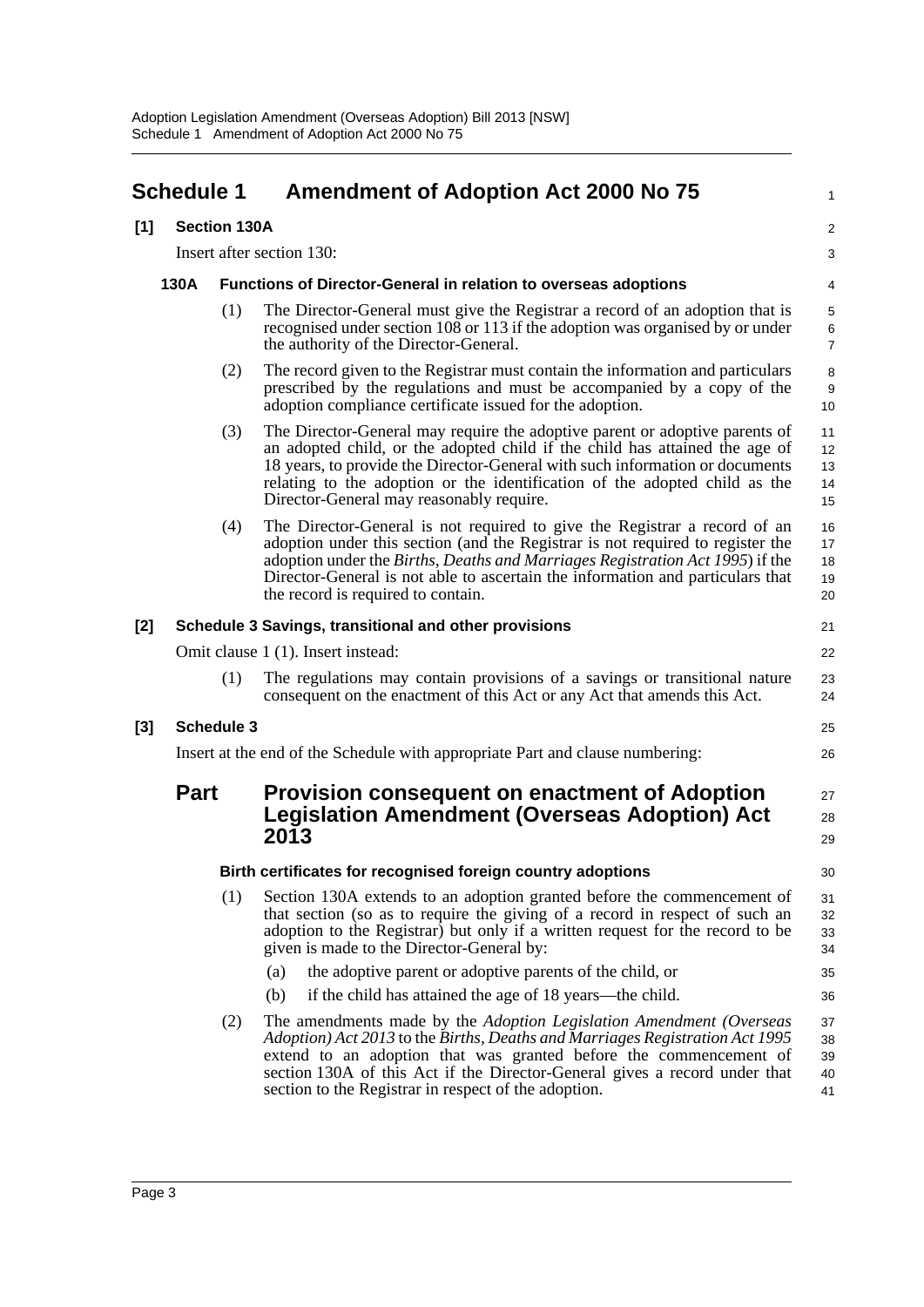<span id="page-6-0"></span>

|       | <b>Schedule 2</b><br><b>Amendment of Births, Deaths and Marriages</b><br><b>Registration Act 1995 No 62</b>                     | 1<br>$\overline{a}$                   |
|-------|---------------------------------------------------------------------------------------------------------------------------------|---------------------------------------|
| [1]   | Section 23 Duty to register adoptions                                                                                           | 3                                     |
|       | Insert "or recognised foreign adoption order" after "State adoption order" in section 23 (1).                                   | 4                                     |
| $[2]$ | <b>Section 23 (3)</b>                                                                                                           | 5                                     |
|       | Insert in alphabetical order:                                                                                                   | 6                                     |
|       | <i>recognised foreign adoption order</i> means an adoption of a child that is                                                   | $\begin{array}{c} 7 \\ 8 \end{array}$ |
|       | recognised under section 108 or 113 of the <i>Adoption Act 2000</i> but only if the                                             |                                       |
|       | adoption was organised by or under the authority of the Director-General of<br>the Department of Family and Community Services. | 9<br>10                               |
| $[3]$ | <b>Section 23 (3)</b>                                                                                                           | 11                                    |
|       | Omit "order under section 117" from the definition of <i>State adoption order</i> .                                             | 12                                    |
|       | Insert instead "declaration under section 117".                                                                                 | 13                                    |
| [4]   | Section 25 Record of adoption or discharge of adoption to be noted in birth<br>registration                                     | 14<br>15                              |
|       | Omit "section 130 or 132" from section 25 (2). Insert instead "Chapter 7".                                                      | 16                                    |
| [5]   | Section 49 Issue of certificate                                                                                                 | 17                                    |
|       | Omit "section 130 or 132" from section 49 (4). Insert instead "Chapter 7".                                                      | 18                                    |